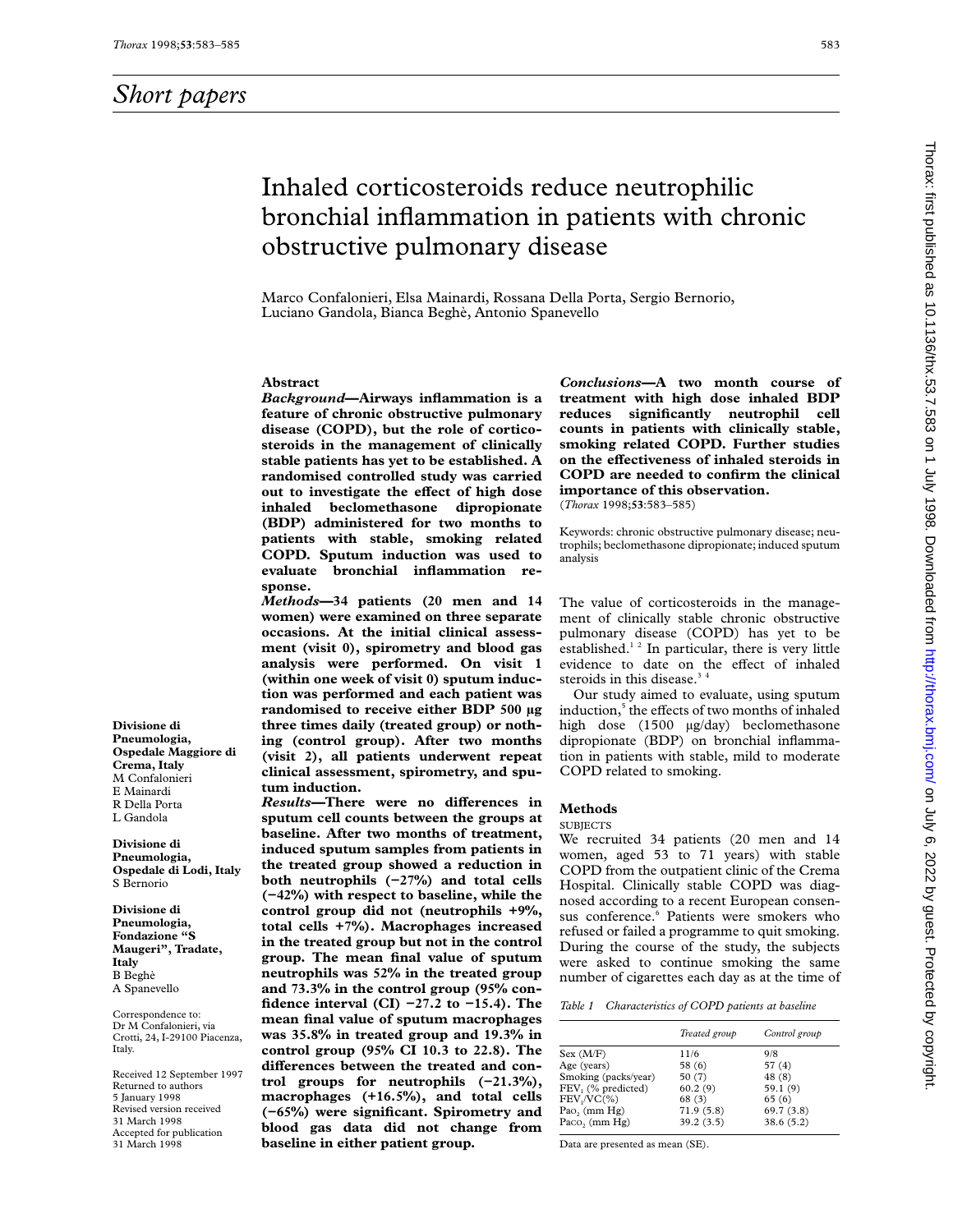*Table 2 Induced sputum cellularity results, spirometric data, and blood gas analysis in the BDP treated patients and controls*

|                                | <b>BDP</b>    |           | <b>Controls</b> |            |  |
|--------------------------------|---------------|-----------|-----------------|------------|--|
|                                | <b>Before</b> | After     | <b>Before</b>   | After      |  |
| Cells/ml $(\times 10^4)$       | 240 (46)      | 139 (63)  | 198(31)         | 204 (39)   |  |
| Neutrophils (%)                | 73.4 (2.6)    | 52.0(1.8) | 71.4(3.7)       | 73.3(2.2)  |  |
| Eosinophils $(\%)$             | 3.5(1.0)      | 3.1(0.8)  | 2.0(0.4)        | 2.4(0.5)   |  |
| Lymphocytes (%)                | 3.8(0.8)      | 3.9(0.7)  | 2.0(0.2)        | 2.2(0.9)   |  |
| Macrophages $(\%)$             | 19.6(1.9)     | 35.8(2.1) | 21.7(3.6)       | 19.3(2.2)  |  |
| Epithelial cells (%)           | 1.1(0.1)      | 2.3(0.3)  | 1.5(0.2)        | 2.0(0.3)   |  |
| Viability $(\%)$               | 84(5)         | 81 (8)    | 79 (8)          | 86(5)      |  |
| Squamous cells (%)             | 7(1)          | 8(2)      | 9(2)            | 6(3)       |  |
| FEV <sub>1</sub> (% predicted) | 60.2(9)       | 58.2(10)  | 59.1(9)         | 54.4 (8)   |  |
| FVC (% predicted)              | 76 (12)       | 74 (14)   | 83 (7)          | 76 (9)     |  |
| $P_{40}$ (mm $Hg$ )            | 71.9(5.8)     | 75.0(6.2) | 69.7 (3.8)      | 70.3(4.3)  |  |
| Paco, (mm Hg)                  | 39.2(3.5)     | 36.8(3.9) | 38.6(5.2)       | 37.3 (3.2) |  |

Values are mean (SE).

entry. Patients who had taken inhaled or oral steroids or had suffered a respiratory tract infection in the previous three months were excluded. None of the patients was taking theophyllines, or oral or long acting inhaled  $\beta_2$ agonists. All subjects gave written informed consent to participate in the study, which was approved by the local ethics committee. We compared sputum cell counts of COPD patients with those of 16 healthy non-atopic volunteers, age matched with the subjects in the investigation. All the healthy subjects were asymptomatic lifelong non-smokers with normal spirometry.

## STUDY DESIGN

The study was a randomised, controlled, open study. The clinical part of the study was open, but all differential cell counting was carried out in a double blind fashion. Subjects were examined on three separate days. At the initial clinical assessment (visit 0), spirometry plus formal testing for reversibility, and blood gas analysis were performed. At visit 1 (within one week of visit 0) each patient was randomised to receive either BDP 500 µg three times daily (treated group) or no treatment (control group). Sputum induction was also carried out. All patients were reviewed after eight weeks for repeat clinical assessment, spirometry, blood gas analysis, and sputum induction (visit 2).

## SPUTUM INDUCTION

# *Inhalation procedure*

Forced expiratory volume in one second  $(FEV<sub>1</sub>)$  and forced vital capacity  $(FVC)$  were measured before and 10 minutes after inhaled salbutamol (two puffs;  $200 \text{ µg}$ ). Subjects then inhaled hypertonic (4.5%) saline nebulised by

an ultrasonic device (De Vilbiss 65, DeVilbiss Corporation, Somerset, Pennsylvania, USA) for increasing time periods—one, two, four, eight, and 16 minutes.  $FEV<sub>1</sub>$  measurements were repeatedly taken one minute after each inhalation period.

### *Sputum processing*

Sputum samples were examined within two hours. Sputum quality was assessed, selected portions of the sputum sample were chosen, total cell counts were performed, and cytospins prepared using previously described methods.7 Samples were discarded if viability levels were 50% or less, or squamous contamination was 20% or more, or both. An overall differential cell count on 500 nucleated non-squamous cells was performed by two examiners and results reported as mean of the two counts. All sputum counts and measurements were performed blind to the clinical details.

## DATA ANALYSIS

Group data were expressed as mean (SE). Between group changes in cell counts were compared with the Mann-Whitney U test and a 95% confidence interval (CI). Between group differences, with regard to blood gas and spirometry data, were subjected to unpaired *t* test. Statistical significance was defined as  $p < 0.05$ .

### **Results**

There were no significant differences between the treated and control groups of the COPD patients with regard to age, smoking history, blood gas, and spirometry (table 1). None of the COPD patients was unable to produce adequate sputum samples or stopped the procedure because of a fall in  $FEV<sub>1</sub>$  or worsening of symptoms. The coefficient of variability of duplicate counts was less than 6% with a degree of correlation greater than 0.8. The percentage of neutrophils in the sputum of the COPD patients was significantly higher than in the healthy subjects' sputum (treated group 73 (3); control group 71 (4); healthy subjects 29  $(18)$ ; p<0.05). There was no difference in the sputum cell counts at baseline between the treated and control groups of the COPD patients (table 2).

After two months of treatment with BDP, induced sputum samples from the treated patients showed a reduction from baseline of both neutrophils (fig 1) and total cells (table 2).

*Table 3 Sputum cell counts for treatment and placebo groups, and difference between the groups at visit 2* 

|                          | <b>BDP</b>                  |                                     | <i>Controls</i>             |                                     |                                         |                         |
|--------------------------|-----------------------------|-------------------------------------|-----------------------------|-------------------------------------|-----------------------------------------|-------------------------|
|                          | Mean (SE)<br>absolute value | Mean<br>difference from<br>baseline | Mean (SE)<br>absolute value | Mean<br>difference from<br>baseline | Mean<br>difference<br>between<br>groups | 95% CI                  |
| Cells/ml $(\times 10^4)$ | 139(63)                     | $-101$                              | 204(39)                     | 6                                   | $-65*$                                  | $-187$ to $-26$         |
| Neutrophils (%)          | 52.0(1.8)                   | $-21.4$                             | 73.3(2.2)                   | 1.9                                 | $-21.3*$                                | $-27.2$ to $-15.4$      |
| Eosinophils $(\%)$       | 3.1(0.8)                    | $-0.4$                              | 2.4(0.5)                    | 0.4                                 | 0.7                                     | $-4.21$ to 5.57         |
| Lymphocytes $(\%)$       | 3.9(0.7)                    | 0.1                                 | 2.2(0.9)                    | 0.2                                 | 1.7                                     | $-0.34$ to 2.67         |
| Macrophages (%)          | 35.8(2.1)                   | 16.2                                | 19.3(2.2)                   | $-2.4$                              | $16.5*$                                 | $10.3 \text{ to } 22.8$ |
| Epithelial cells (%)     | 2.3(0.3)                    | 1.2                                 | 2.0(0.3)                    | 0.5                                 | 0.3                                     | $-0.69$ to 1.22         |
| Viability (%)            | 81 (8)                      | $-3$                                | 86(5)                       | 7                                   | $-5$                                    | $-8.25$ to 0.72         |
| Squamous cells (%)       | 8(2)                        |                                     | 6(3)                        | $-3$                                | $\overline{c}$                          | $-0.47$ to 4.47         |